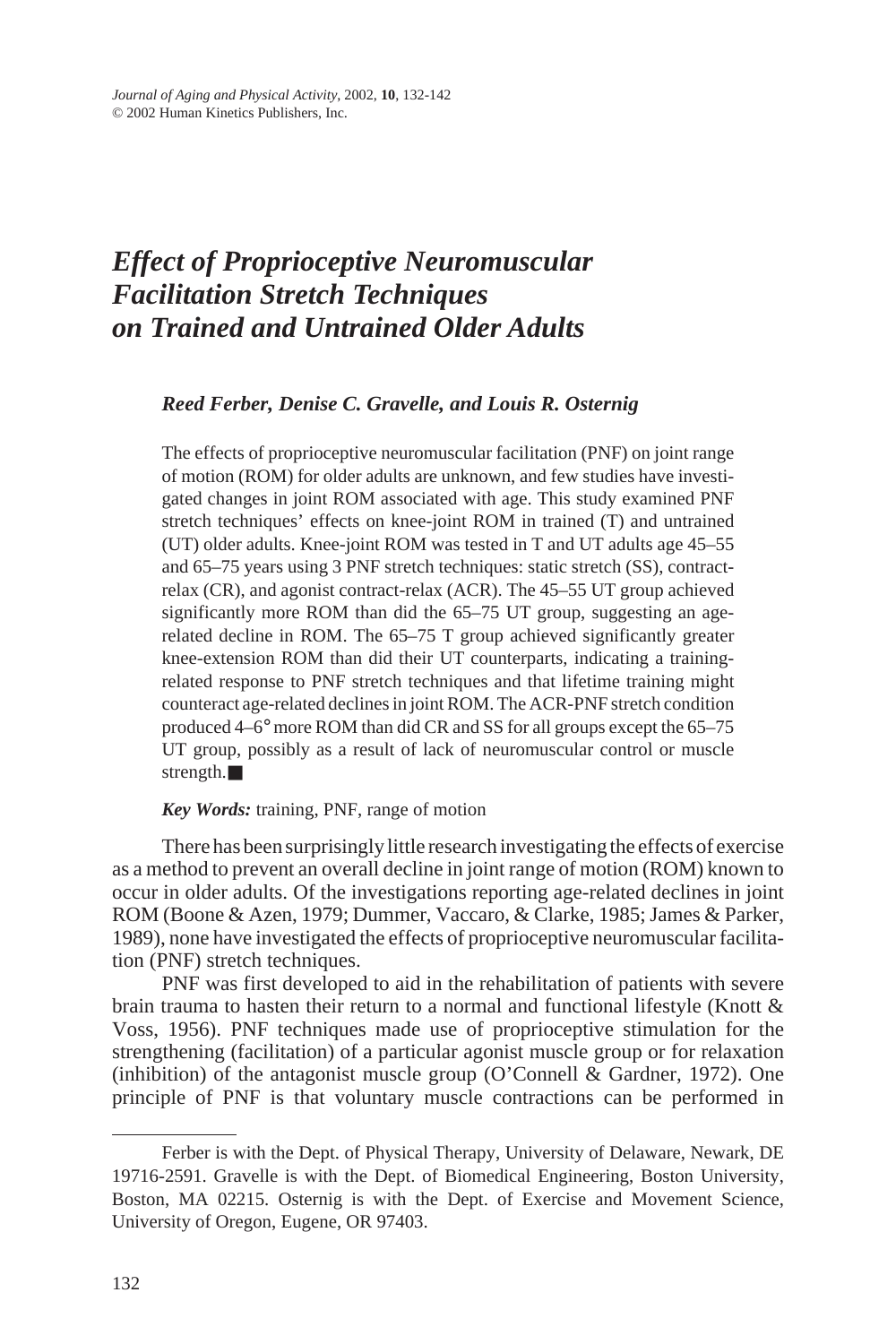combination with muscle stretching to promote muscle relaxation (Knott & Voss, 1968). Consequently, PNF stretches have become a commonly used modality to induce muscle relaxation and thereby overcome resistance to movement and subsequently increase joint ROM.

Resistance to musculotendinous stretching involves both the mechanical viscoelastic properties of muscle and connective tissue and the neurological reflexive and voluntary components of muscle contractions (Condon & Hutton, 1987; Magnusson et al., 1995; Osternig, Robertson, Troxel, & Hansen, 1988, 1990; Taylor, Dalton, Seaber, & Garrett, 1990). PNF stretch techniques are believed to reduce reflexive components that stimulate muscle contraction and thereby enable joint ROM to increase (Prentice, 1983). Little is known about the effects of PNF on older individuals, and studies investigating the effects of age-related changes in muscle tissue on ROM in older populations have yielded conflicting results. It has been reported that biological changes associated with aging are related to a loss of joint ROM in populations past the fourth decade of life (Boone & Azen, 1979; Dummer et al., 1985; James & Parker, 1989; Misner, Massey, Bemben, Going, & Patrick, 1992; Smith & Walker, 1983). These studies measured active ROM of several joints including the shoulder, elbow, forearm, wrist, hip, knee, ankle, and foot and found that a consistent decline in the mobility of joints occurred with aging. Two other studies, however, in which active ROM was measured for the age groups 25–74 and 60–84 years, reported that loss of ROM could not be attributed to aging and any decline in joint mobility should be considered abnormal (Roach & Miles, 1991; Walker, Sue, Miles-Elkousy, Ford, & Trevelyan, 1984).

To date there have been no investigations concerning the effects of chronic training on the age-related decrease in joint ROM observed in elderly populations, and no studies have been conducted to assess the effect of PNF stretch techniques on older adults. The physiological changes associated with aging in trained older populations might lead to differential responses to PNF stretching techniques compared with their same-age counterparts, because voluntary muscle contractions are performed in combination with muscle stretching to promote muscle relaxation. Aging has been demonstrated to be associated with muscle atrophy (Rogers & Evans, 1993) and alterations in collagen type (Kovanen & Suominen, 1989), as well as a reorganization of the motor unit (Doherty, Vandervoot, & Brown, 1993), which might alter the response of older muscle to application of PNF stretch techniques. Furthermore, investigations have demonstrated that chronic exercise results in reduced muscle atrophy and an increased strength-gain potential (Brown, McCartney, & Sale, 1990). Therefore, this study was conducted to investigate the effects of age and training on the effectiveness of PNF stretch techniques. Specifically, the purpose of the study was to measure the effects of three types of PNF stretching techniques on knee-joint-extension ROM in endurance-trained and untrained older adults.

#### **Methods**

## **PARTICIPANTS**

Sixteen endurance-trained (T) and 16 untrained (UT) men volunteered to participate in the study. Sample size was determined to be adequate according to Kraemer and Thiemann (1987), and the mean power value for comparisons was 85%. No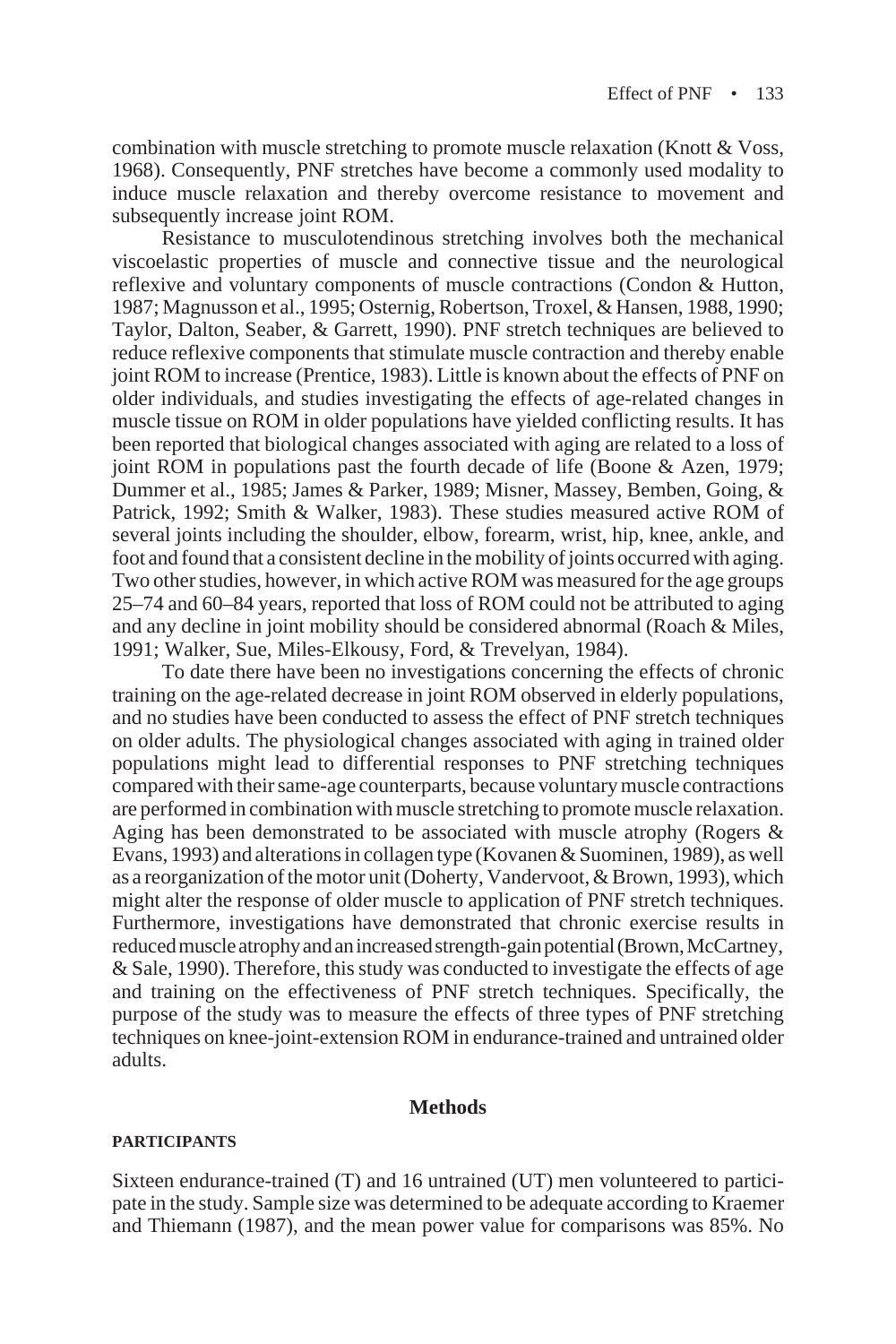participant had a prior history of lower extremity infirmity or pathology within the year preceding testing or at the time of testing, and none were suffering from osteoarthritic or musculoskeletal disease that could have affected their ability to perform the tests. No participant was currently taking any medication specifically designed to affect musculoskeletal tissue (i.e., anti-inflammatory drugs, pain relievers, or arthritis medication).

The 32 participants were classed into four age groups of 8 participants each according to age and training status: 45–55 years T and UT and 65–75 years T and UT. The T participants were competitive master-level endurance runners who had been undergoing regular training (>3 times/week) and were regularly competing in running distances of 1,500 m or more. The UT participants were age-matched adults who volunteered for the study. These participants had not undergone regular musculoskeletal training and had never entered a competitive track-and-field or other musculoskeletally demanding athletic event. The UT participants, however, were active older adults partaking in low-intensity health-maintenance activities such as golf, walking, and gardening. All participants gave their consent in accordance with the University of Oregon's policy on research using human participants.

#### **TESTING**

The study was designed to assess knee-extension ROM after three PNF stretch techniques. The method of stretch application was similar to methodology reported in two earlier investigations (Osternig et al., 1988, 1990). Participants were positioned supine on a padded table with the nondominant thigh fixed by straps at 0° of hip flexion (Figure 1[a]). Knee-extension ROM was tested using the dominant thigh, which was fixed by straps at maximal hip flexion according to the procedure of Evjenth and Hamberg■ (1984).

Three PNF stretches were used as the treatment, with order of stretches counterbalanced among participants. The PNF stretches were static stretch (SS), contract-relax (CR), and agonist contract-relax (ACR). For the SS, participants were asked to concentrate on relaxing their leg muscles as much as possible while the examiner passively extended the knee joint to the point of muscle restriction. This position was held by the examiner and gradually increased for 80 s, during which time ROM data were recorded (Figure 1[b]). It has been postulated that a gentle, sustained stretch will result in a mechanical viscoelastic stress relaxationinduced response and increase joint ROM (Sullivan, Markos, & Minor, 1982).

As with the SS condition, the CR-stretch application began with the examiner passively extending the participant's knee to a point of muscle restriction. When this position was attained, the participant was instructed to flex the knee with maximal force (isometric knee-flexor contraction) against examiner resistance for 5 s. The participant was then instructed to completely relax the knee muscles while the examiner passively extended the knee for 5 s to the newly attained point of muscle restriction (Phase 1). This procedure was then immediately repeated (Phase 2). A trial consisted of two contractions, each followed by a 5-s interval of muscle stretch (Phases 1 and 2). Four 2-phase trials (20 s each) were performed, with ROM data collected throughout each trial (Figure 1[c]). It has been postulated that muscle inhibition is greater after intense muscle contraction because of Golgi-tendon-organ recruitment (Granit, 1975; Prentice, 1983; Sullivan et al., 1982).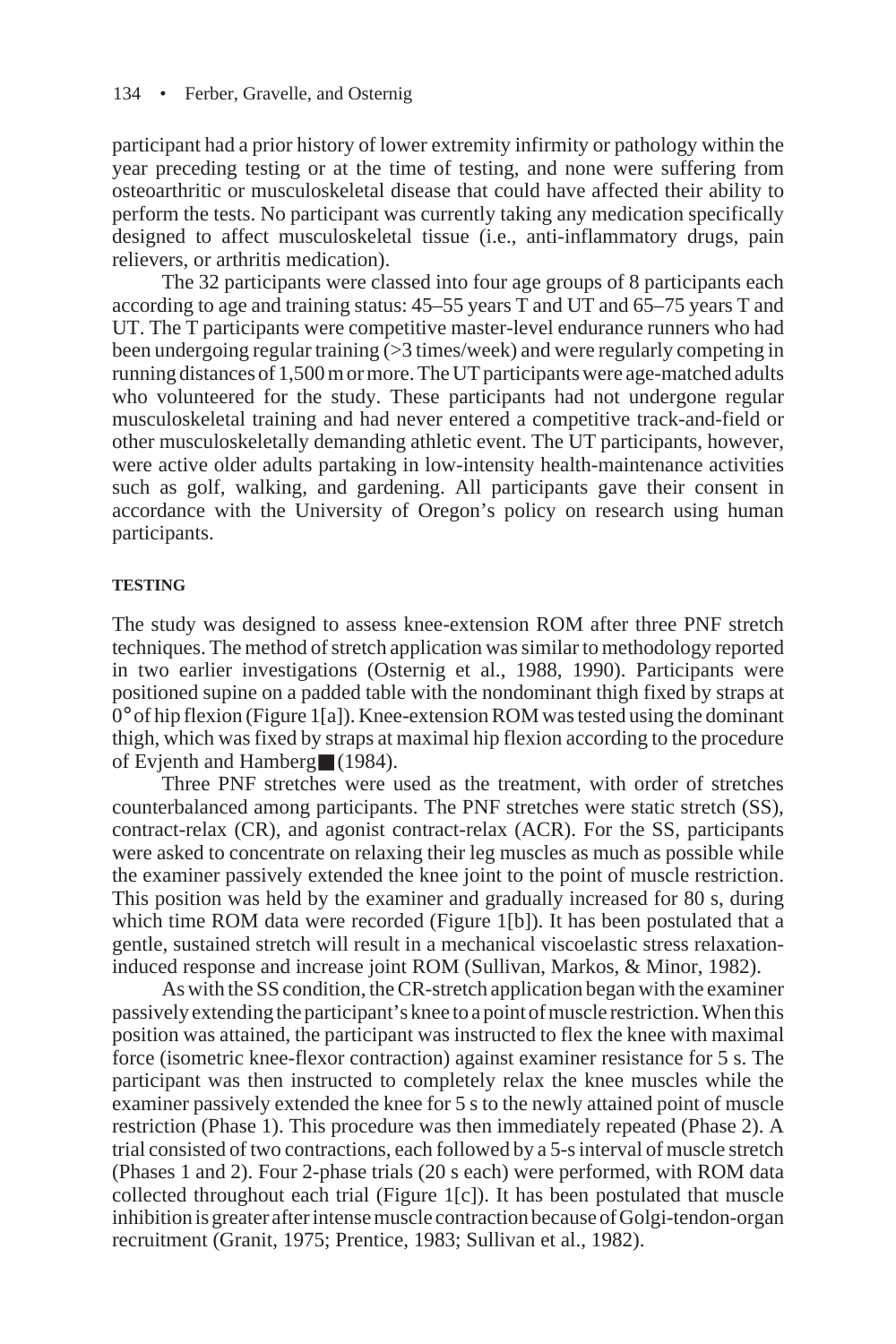

**Figure 1.** (a) Participant position during proprioceptive neuromuscular facilitation (PNF) stretch application. (b) Application of static-stretch (SS) stretch procedure. (c) Application of contract-relax (CR) PNF stretch procedure. (d) Application of agonist contract-relax (ACR) PNF stretch procedure.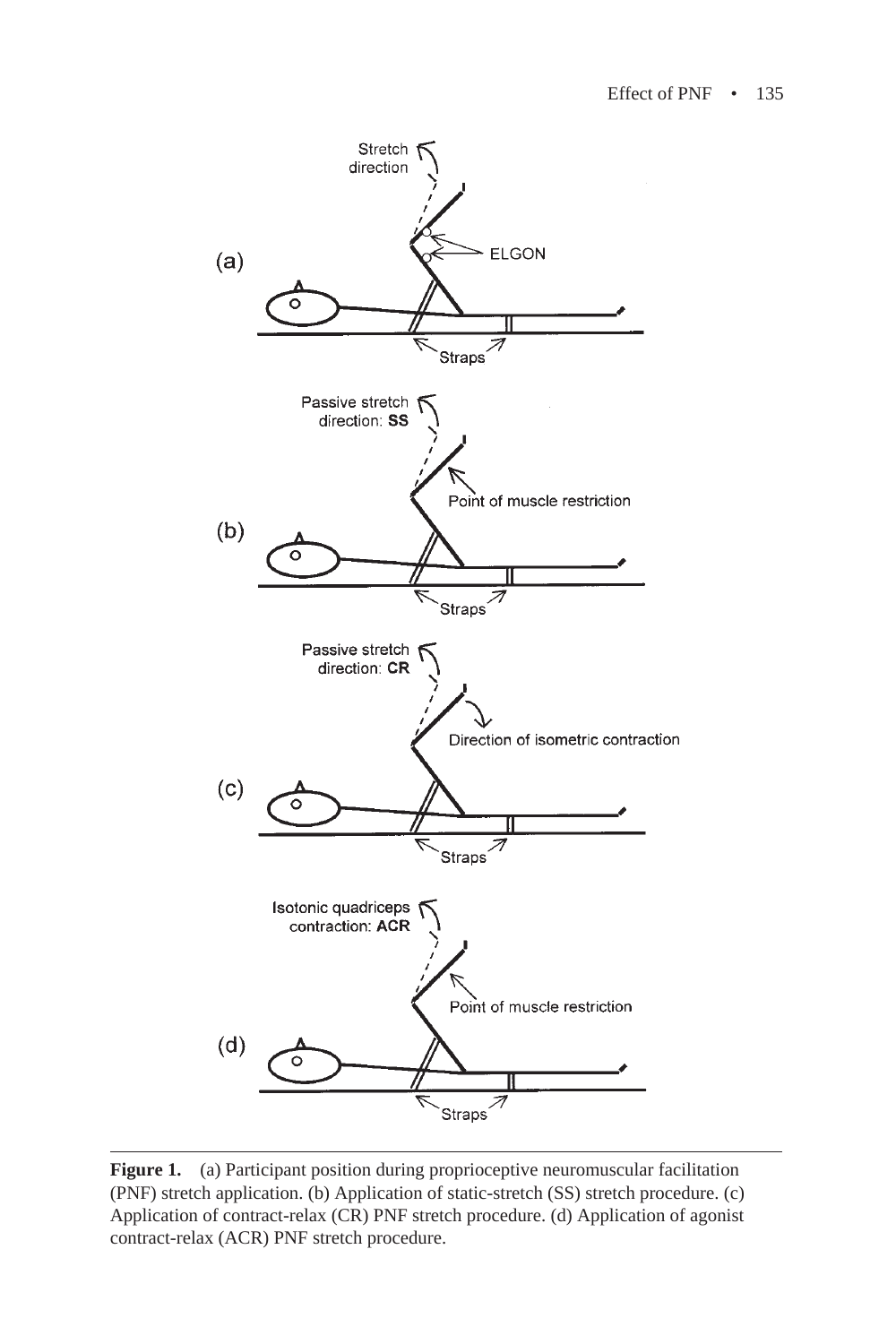#### 136 • Ferber, Gravelle, and Osternig

The ACR procedure began with the examiner passively extending the participant's knee to the point of muscle restriction. When this position was attained, the participant was instructed to actively extend the knee with maximal force (concentric quadriceps contraction) for a 5-s period, thereby actively stretching the knee-flexor muscles while the examiner manually assisted in knee extension. The participant was then instructed to relax the thigh muscles while the examiner maintained the knee at the obtained stretched position for 5 s (Phase 1), after which the procedure was repeated a second time (Phase 2). A trial consisted of two contractions (active knee-flexor stretch), each followed by a 5-s interval of muscle relaxation (Phases 1 and 2). Four 2-phase trials (20 s each) were performed, with ROM data collected throughout each trial (Figure 1[d]). It is believed that intense quadriceps contraction will cause reciprocal inhibition of the knee-flexor muscles, resulting in decreased resistance to increasing knee-extension ROM (Morin & Pierrot-Deseilligny, 1977; Prentice, 1983; Tanaka, 1974).

Before data collection, participants were allowed unlimited warm-up time but were instructed not to include any stretching as part of the warm-up. Examples of preferred warm-up techniques included brief bouts of submaximal running and cycling. During testing, 5 min of rest between trials and conditions were given in order to limit fatigue.

#### **INSTRUMENTATION**

In order to measure changes in knee-joint ROM, an electrogoniometer (ELGON, Penny and Giles, Kistler, UK) was aligned to the lateral bisection of the leg and thigh with the center of the ELGON coil positioned coincident with the center of the kneejoint coronal axis (Figure 1). The ROM achieved for each stretching procedure was calculated as the actual pre- to post- difference in knee-extension ROM for each stretch condition and reported as degrees of ROM. Data were collected at 500 Hz using the Ariel Performance Analysis System (APAS, San Diego, CA) with an analog-to-digital sampling module interfaced with a computer.

## **STATISTICAL METHODS**

The effects of three independent variables on knee-extension ROM were examined in this study: age, training status, and PNF stretch condition. A  $2 \times 2 \times 3$  (Age  $\times$ Training Status  $\times$  Stretch Condition) general factorial ANOVA was computed to identify significant differences  $(p < .05)$ , if any, in knee-extension ROM. When the omnibus *F* ratio indicated significant differences, planned comparisons were conducted via Scheffé's post hoc analysis (Keppel, 1982). Each possible combination of stretch conditions was assigned a number from 1 to 6, and one additional general linear ANOVA was performed to detect any changes in total ROM achieved as a result of the order of stretch application.

## **Results**

A significant three-way (Age  $\times$  Training Status  $\times$  Stretch Condition) interaction was observed,  $F(2,11) = 3.997$ ,  $p < .05$ . Planned post hoc testing indicated an age effect in the UT group across all stretch conditions (Figure 2). The results revealed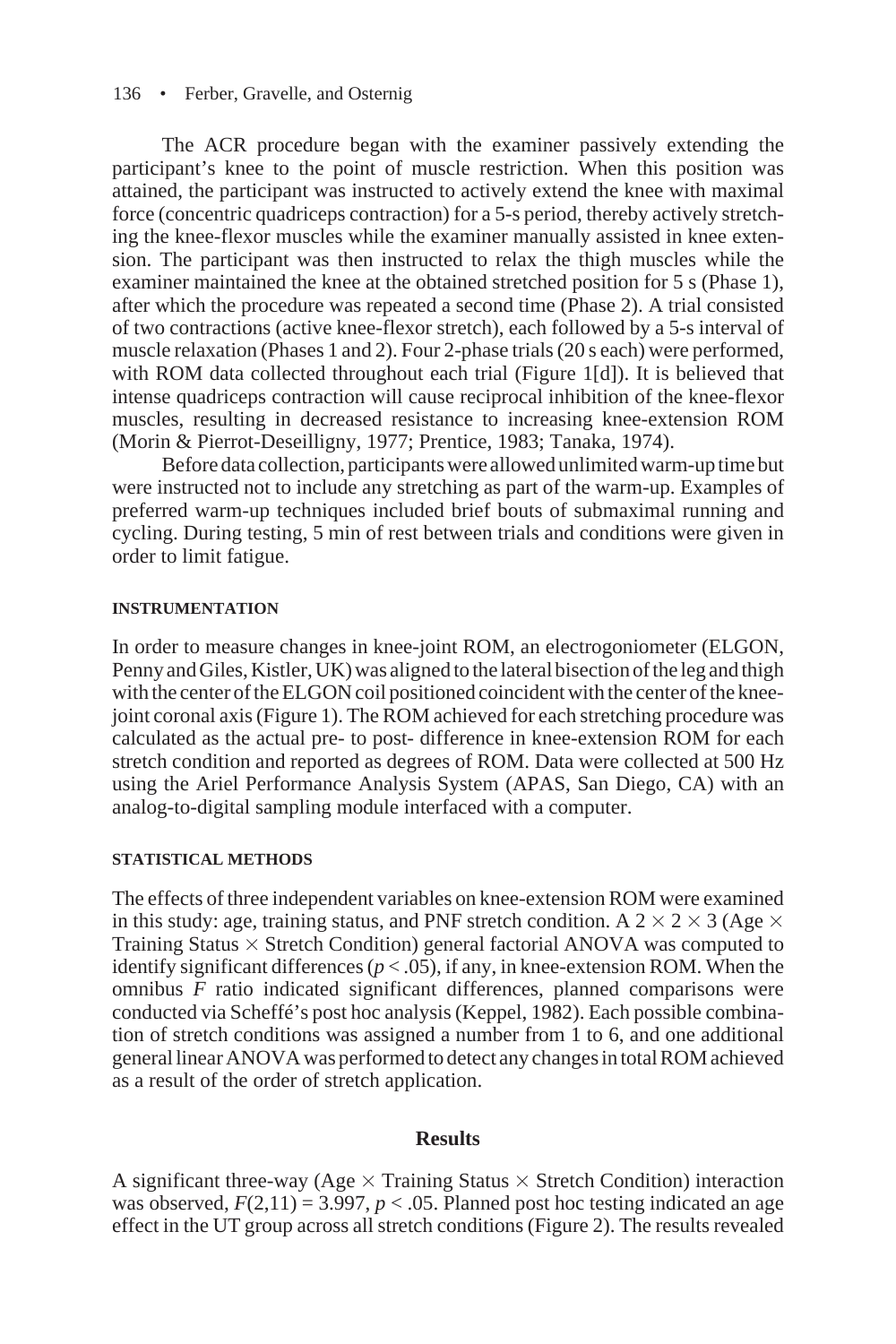

**Figure 2.** Mean age by training status ROM for each proprioceptive neuromuscular facilitation stretch condition. \*Significantly greater  $(p < .05)$  than corresponding group's contract-relax (CR) and static stretch (SS). †Significantly greater ( $p < .05$ ) than 65–75 untrained (UT). *Note*.  $T =$  trained.

that the 45–55 UT group achieved greater knee extension in all three stretch conditions (SS,  $12.13 \pm 1.0^{\circ}$ ; CR,  $14.67 \pm 2.2^{\circ}$ ; ACR,  $21.34 \pm 2.6^{\circ}$ ) compared with the 65–75 UT group (SS,  $8.34 \pm 1.4^{\circ}$ ; CR,  $8.58 \pm 1.6^{\circ}$ ; ACR,  $8.52 \pm 1.7^{\circ}$ ). An effect of training in the 65- to 75-year-old age group was also observed (Figure 2); the 65– 75 T group achieved greater knee-extension ROM in all three stretch conditions  $(SS, 10.31 \pm 1.4^{\circ}; CR, 12.42 \pm 2.3^{\circ}; ACR, 15.15 \pm 2.4^{\circ})$  than did the 65–75 UT group (SS, 8.34  $\pm$  1.4°; CR, 8.58 $\pm$  1.6°; ACR, 8.52  $\pm$  1.7°). No differences in kneeextension ROM for any stretch condition were observed between the 45–55 T and 65–75 T groups ( $p > 0.05$ ; Figure 2). An effect of condition was also observed in that the ACR-PNF stretch condition  $(15.66 \pm 1.44^{\circ})$  achieved significantly greater kneeextension ROM than did SS (10.99  $\pm$  0.92°) and CR (11.83  $\pm$  2.3°) in the 45–55 T, 45–55 UT, and 65–75 T groups but not in the 65–75 UT group (Figure 2). No significant effects,  $F(5,10) = 1.979$ ,  $p > .05$ , of the order of stretch application were found.

### **Discussion**

The focus of this study was to determine the effect of different PNF stretch techniques on knee-joint ROM between two age groups consisting of either trained (T) or untrained (UT) older adults. Knee-joint ROM was tested in participants age 45–55 and 65–75 years who were either trained (T) or untrained (UT) using three PNF stretch techniques: static stretch (SS), contract-relax (CR), and agonist contract-relax (ACR).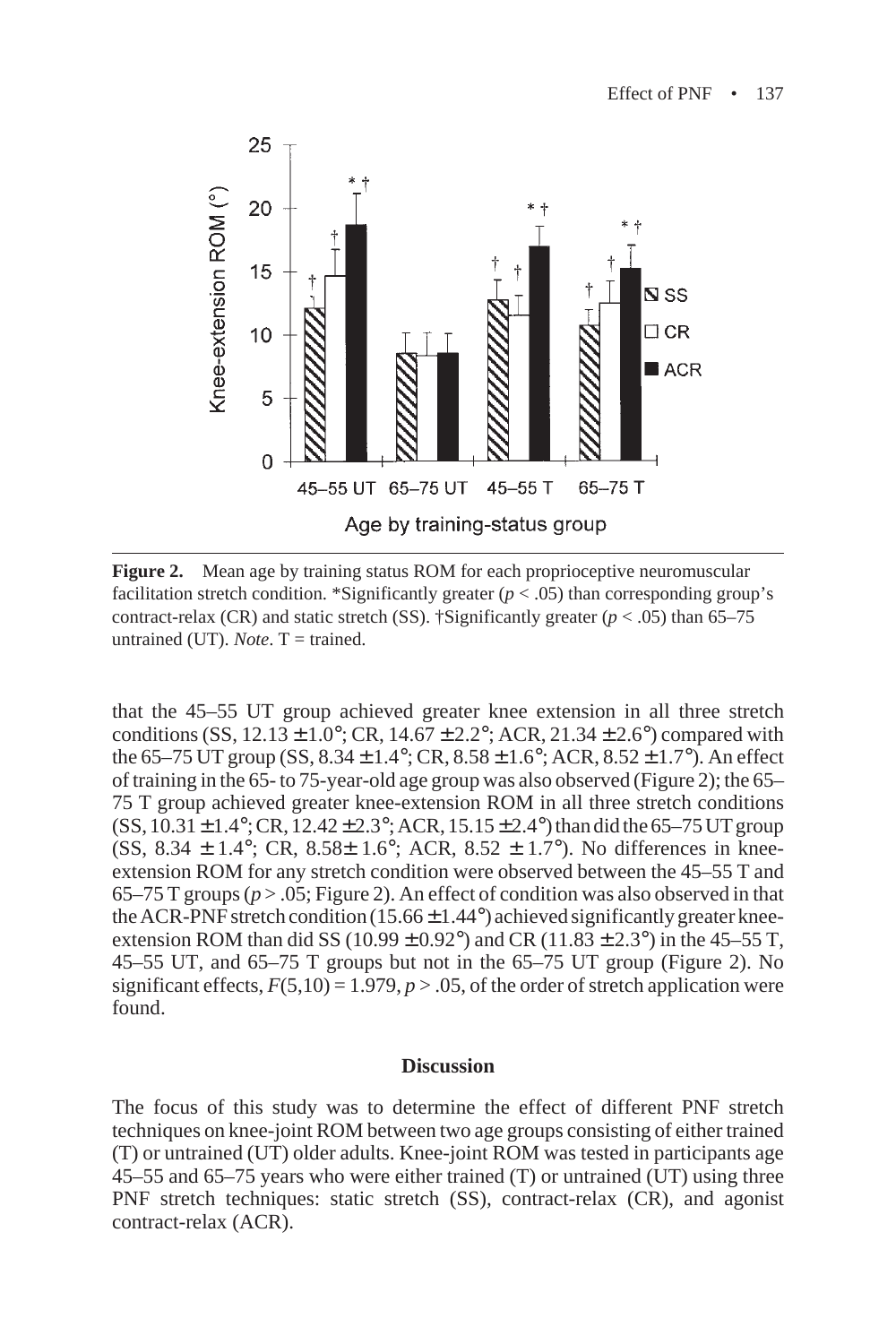#### 138 • Ferber, Gravelle, and Osternig

In the present study, the 45–55 year UT group achieved greater knee-jointextension ROM across all stretch conditions than did the 65–75 UT group (Figure 2). These findings are consistent with other studies showing a reduction in ROM beginning at or near the fourth decade of life and progressing thereafter (Boone & Azen, 1979; Dummer et al., 1985; Gajdosik, Vander Linden, & Williams, 1999; James & Parker, 1989; Misner et al., 1992; Smith & Walker, 1983). This difference in joint ROM between the two UT age groups could possibly be attributed to a shift in the ratio between Type III and Type I collagen in skeletal muscle (Kovanen  $\&$ Suominen, 1989). Type I collagen is the primary component of intramuscular connective tissue, adding a high degree of tensile strength and elastic stiffness. Type III collagen is especially characteristic in young tissues and is a secondary component in intramuscular connective tissue, adding a high degree of elastic compliance to the tissue. An overall increase in Type I collagen and a decrease in Type III collagen occurs with aging, which might add stiffness to the musculotendinous unit, thereby creating increased resistance to stretch, reduced elastic compliance, and diminished functional performance, especially in Type I slow oxidative muscle tissue, which is predominant in individuals past the fourth decade of life (Kovanen & Suominen).

Results of this investigation also demonstrated that the 65–75 T group achieved significantly greater knee-extension ROM across all stretch conditions than did the 65–75 UT group (Figure 2). This suggests that such training might serve to counteract the age-related decline in joint ROM. It has been suggested that chronic training might serve to counteract the age-related decline in joint ROM observed in individuals past the fourth decade of life (Coggan et al., 1993; Suominen, Heikkinen, Liesen, Michel, & Hollmann, 1977). Furthermore, studies have investigated the effects of short-term training on increases in joint ROM and reported significant improvements in ROM for various joints (Hubley-Kozey, Wall, & Hogan, 1995; Leslie & Frekany, 1975; Lesser, 1978). Older adults engaged in a 6-week strengthening exercise program demonstrated reduced elastic stiffness in the ankle plantar-flexor muscle group compared with pretraining values (Blanpied & Smidt, 1993). It was postulated that a short-term training program possibly altered the elastic properties of specific muscle-fiber types or changed the passive elastic component of the musculotendinous unit, resulting in increases in joint ROM.

Few investigations have been conducted to determine alterations in joint ROM in master-level athletes. Dummer and colleagues (1985) assessed shoulderand knee-joint ROM in 2 female master swimmers age 70 and 71. The results were compared with normative data presented in the American Academy of Orthopaedic Surgeons handbook (1965), which reported an age-related decline in joint ROM. The study showed that the 2 master swimmers had no decline in joint ROM and muscle strength compared with data from same-age women. Dummer suggested that lifetime physical activity might help delay the decline in muscle strength that is associated with inactivity during aging and might also offset the age-related decline in flexibility.

In the present study, all three stretch techniques were found to be effective in increasing knee-extension ROM for all groups. The active ACR-PNF stretch condition, however, generated greater knee-joint-extension ROM than did the passive CR and SS stretch conditions (Figure 2). Other investigations have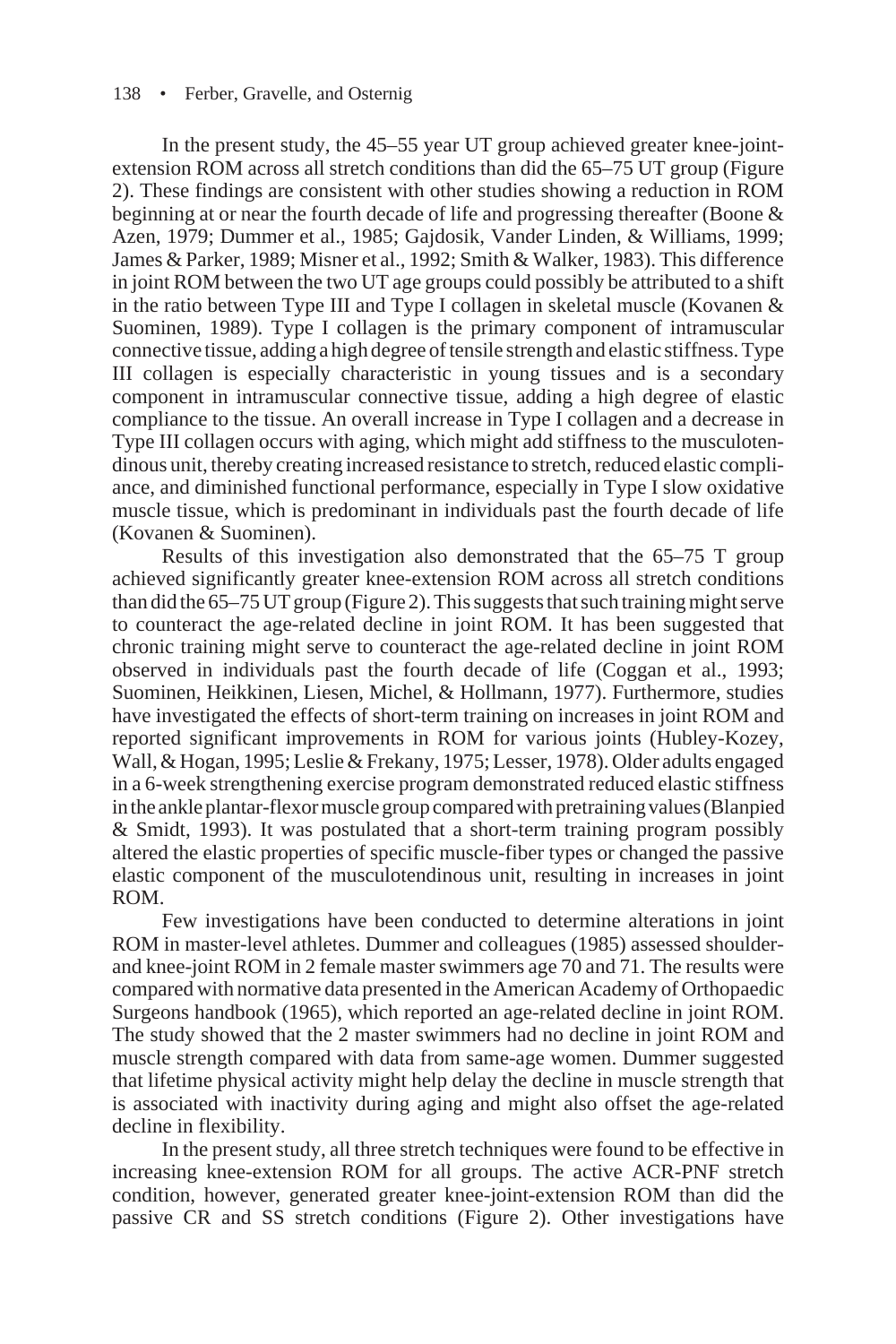demonstrated that active PNF stretch techniques achieve a greater gain in ROM than do passive stretch techniques (Condon & Hutton, 1987; Hardy, 1985; Lucas & Koslow, 1984; Lustig, Ball, & Looney, 1992; Markos, 1979; Medeiros, Smidt, Burmeister, & Sodoerberg, 1977; Moore & Hutton, 1980; Osternig et al., 1988, 1990; Prentice, 1983; Sady, Wortman, & Blanke, 1982; Tanigawa, 1972; Wallin, Ekblom, Grahn, & Nordenborg, 1985). In the present study, however, the ACR > CR/SS effect was not exhibited in the 65–75 UT group (Figure 2).

It has been shown previously (Condon & Hutton, 1987; Moore & Hutton, 1980; Osternig et al., 1988, 1990) that substantial hamstring activation accompanies the application of PNF stretch techniques, particularly during the active ACR-PNF stretch technique. Previous research indicates that an age-related decline in muscle strength and alterations in the motor unit occur in individuals past the fourth decade of life, becoming more predominant after the sixth decade (Boone & Azen, 1979; Campbell, McComas, & Petito, 1973; Doherty et al., 1993; Frontera, Meredith, O'Reilly, Knuttgen, & Evans, 1988■; Grimby, 1995; Guttman■, & Hanzlikova, 1966; Hortobagyi et al., 1995; Ishihara, Naitoh, & Katsuta, 1987; Kovanen & Suominen, 1989; Larsson, 1995; Lewis & Brown, 1994; Nelson, Soderberg, & Urbscheit, 1984; Vandervoort & McComas, 1986). The 65–75 UT group possibly lacked the muscle strength or neuromuscular coordination necessary to produce a sustained concentric knee-extensor torque while undergoing the active ACR antagonist stretch. It has been demonstrated, however, that given adequate training stimulus, elderly individuals undergo muscle ultrastructural adaptations similar to those observed in younger populations (Coggan et al., 1993). It is possible that the 65–75 T group, as a result of chronic training, were better able to generate kneeextensor torque to overcome the antagonist resistance during the ACR-PNF stretch condition and thus achieve greater knee-joint ROM than were their UT counterparts.

In summary, the findings of the present study indicate that PNF stretch techniques can be used to produce increases in knee-joint extension ROM in older adults. Active PNF stretch techniques achieved a greater gain in ROM than did passive stretch techniques, although this was not observed in the 65–75 UT group. The 45–55 UT group achieved significantly more ROM than did the 65–75 UT group, suggesting an age-related decline in ROM. The 65–75 T group achieved significantly greater knee-extension ROM than did the 65–75 UT group, suggesting that decreased ROM observed in individuals past the sixth decade of life might be counteracted through lifetime training.

#### **References**

- American Academy of Orthopaedic Surgeons. (1965). *Joint motion: Method of measuring and recording*. Chicago: Author.
- Blanpied, P., & Smidt, G.L. (1993). The difference in stiffness of the active plantarflexors between young and elderly human females. *Journal of Gerontology,* **48**(2), M58- M63.
- Boone, D.C., & Azen, S.T. (1979). Normal range of motion of joints in male subjects. *Journal of Bone and Joint Surgery,* **61A**, 756-759.
- Brown, A.B., McCartney, N., & Sale, D.G. (1990). Positive adaptations to weight-lifting training in the elderly. *Journal of Applied Physiology,* **69**(5), 1725-1733.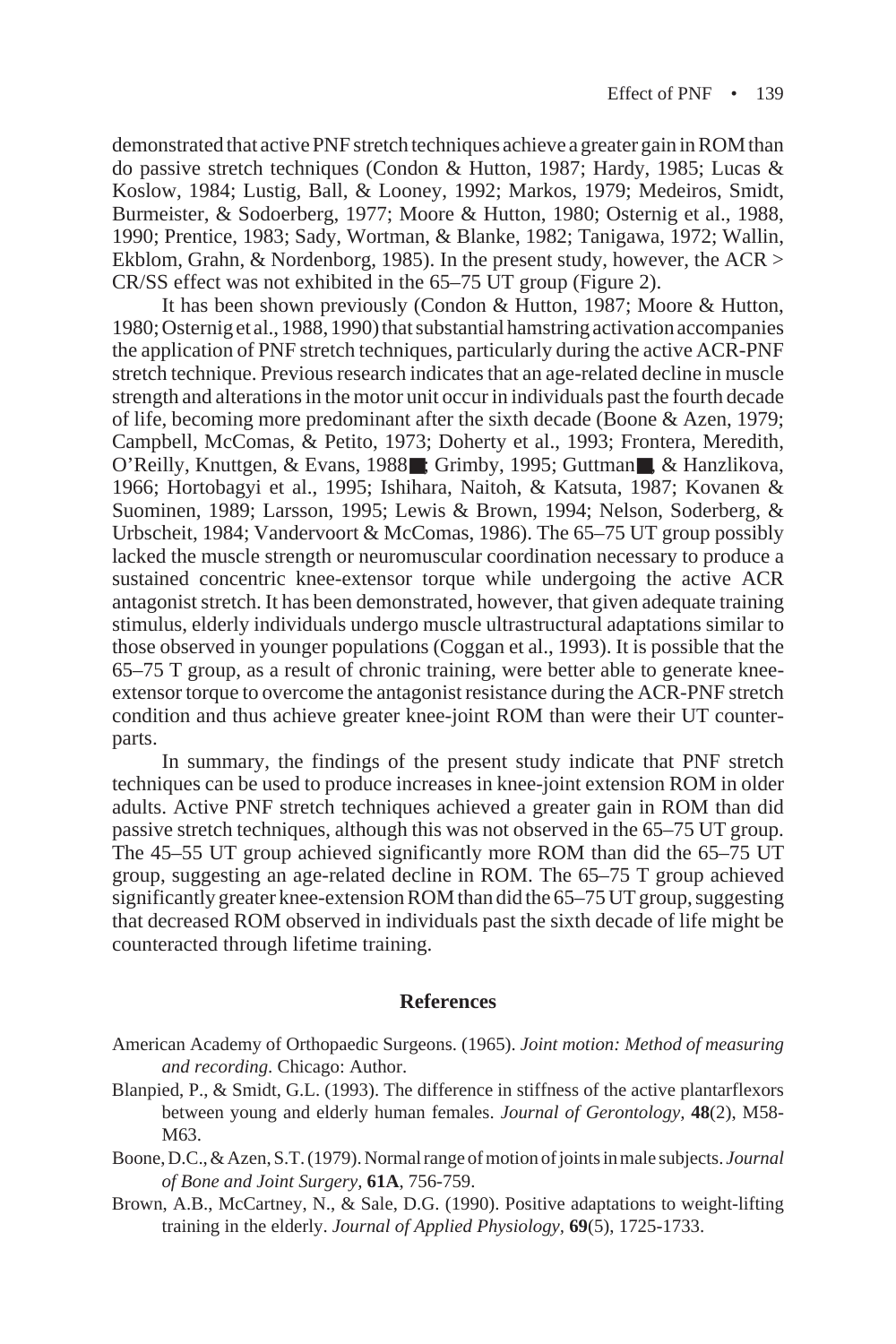- Campbell, M.J., McComas, A.J., & Petito, F. (1973). Physiological changes in aging muscles. *Journal of Neurology, Neuroscience, and Psychiatry,* **36**, 174-182.
- Condon, S.M., & Hutton, R.S. (1987). Soleus muscle electromyographic activity and ankle dorsiflexion range of motion during four stretching procedures. *Physical Therapy,* **67**, 24-30.
- Coggan, A.R., Spina, R.J., King, D.S., Rogers, M.A., Brown, M., Nemeth, P.M., & Holloszy, J.O. (1990) Skeletal muscle adaptations to endurance training in 60- to 70-year-old men and women. *Journal of Applied Physiology,* **72**(5), 1780-1786.
- Doherty, T.J., Vandervoot, A.A., & Brown, W.F. (1993). Effects of aging on the motor unit: A brief review. *Canadian Journal of Applied Physiology,* **18**, 331-358.
- Dummer, G.M., Vaccaro, P., & Clarke, D.H. (1985). Muscular strength and flexibility of two female masters swimmers in the eighth decade of life. *Journal of Orthopaedic and Sports Physical Therapy,* **6**(4), 235-237.
- Evjenth, O., & Hamburg, J. (1984). *Muscle stretching in manual therapy. A clinical manual*. Alfta, Sweden: Alfta Rehabilitation.
- Frontera, W.R., Meredith, C.N., O'Reilly, K.P., & Evans, W.J. (1990). Strength training and determinants of VO<sub>2max</sub> in older men. *Journal of Applied Physiology*, **68**(1), 329-333.
- Gajdosik, R.L., Vander Linden, D.W., & Williams, A.K. (1999). Influence of age on length and passive elastic stiffness characteristics on the calf muscle-tendon unit of women. *Physical Therapy,* **79**(9), 827-838.
- Granit, R. (1975). The functional role of the muscle spindles—Facts and hypotheses. *Brain,* **98**, 531-556.
- Grimby, G. (1995). Muscle performance and structure in the elderly as studied crosssectionally and longitudinally. *Journals of Gerontology,* **50A**, 17-22.
- Gutmann, E., & Hanzlikova, V. (1966). Motor unit in old age. *Nature (London),* **209**, 921- 922.
- Hardy, L. (1985). Improving active range of hip flexion. *Research Quarterly for Exercise and Sport,* **56**(2), 111-114.
- Hortobagyi, T., Zheng, D., Weidner, M., Lambert, N.J., Westbrook, S., & Houmard, J. (1995). The influence of aging on muscle strength and muscle fiber characteristics with special reference to eccentric strength. *Journals of Gerontology Series A,* **50**(6), B399-B406.
- Hubley-Kozey, C.L., Wall, J.C., & Hogan, D.B. (1995). Effects of a general exercise program on passive hip, knee, and ankle range of motion of older women. *Topics in Geriatric Rehabilitation,* **10**, 33-44.
- Ishihara, A., Naitoh, H., & Katsuta, S. (1987). Effects of aging on the total number of muscle fibers and motoneurons of the tibialis anterior and soleus muscles in the rat. *Brain Research,* **435**, 355-358.
- James, B., & Parker, A.W. (1989). Active and passive mobility of lower limb joints in elderly men and women. *American Journal of Physical Medicine and Rehabilitation,* **68**, 162- 167.
- Keppel, G. (1982). *Design and analysis. A researcher's handbook*. Englewood Cliffs, NJ: Prentice-Hall.
- Knott, M., & Voss, D.E. (1956). *Proprioceptive neuromuscular facilitation: Patterns and techniques*. New York: Harper.■
- Knott, M., & Voss, D.E. (1968). *Proprioceptive neuromuscular facilitation: Patterns and techniques*. New York: Harper & Row.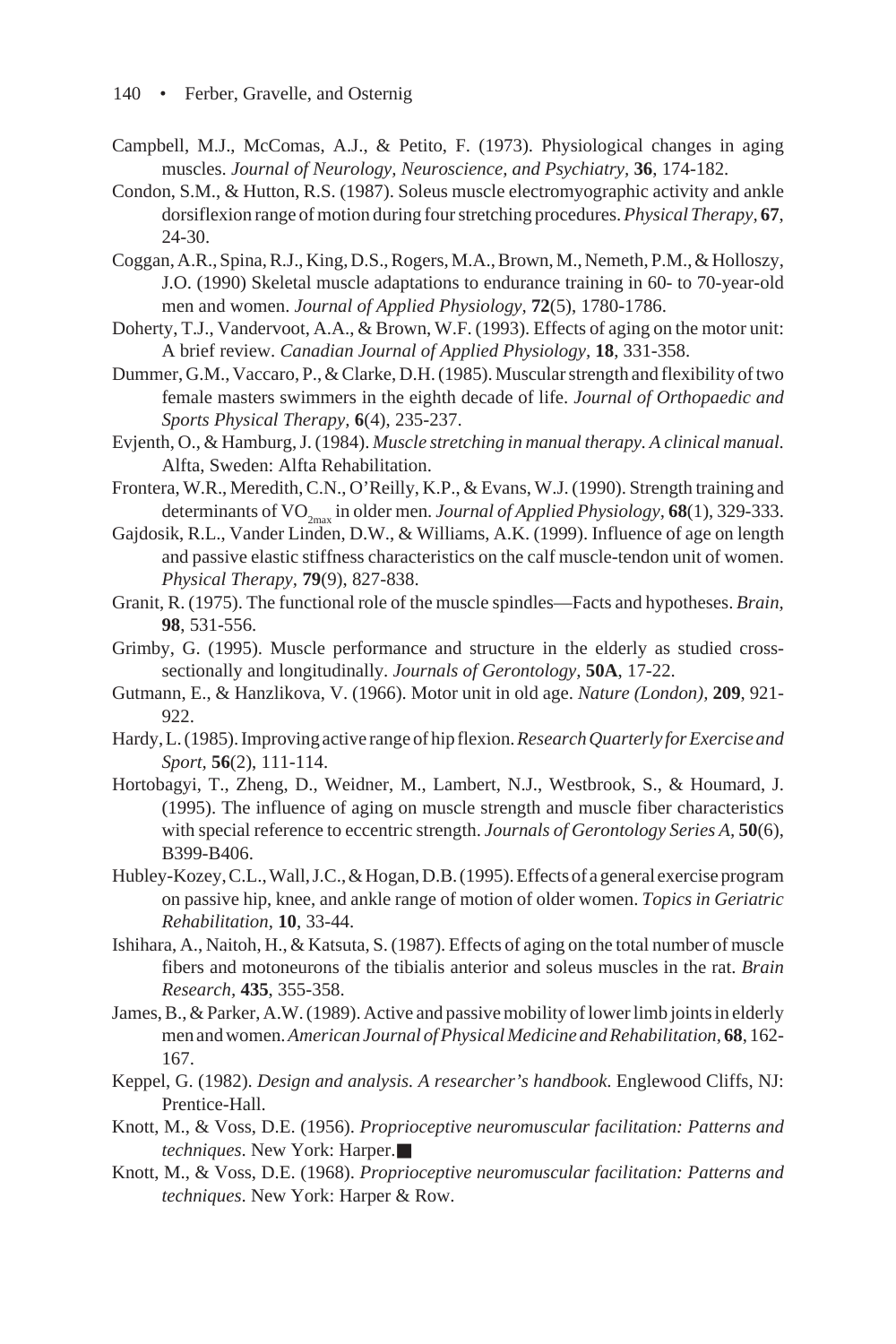- Kovanen, V., & Suominen, H. (1989). Age- and training-related changes in the collagen metabolism of rat skeletal muscle. *European Journal of Applied Physiology,* **58**, 765- 771.
- Kraemer, H., & Thiemann. (1987). *How many subjects? Statistical power analysis in research*. Newbury Park, CA: Sage.
- Larsson, L. (1995). Motor units: Remodeling in aged animals. *Journals of Gerontology,* **50A**, 91-95.
- Leslie, D.K., & Frekany, G.A. (1975). Effects of an exercise program on selected flexibility measures of senior citizens. *Gerontologist,* **4**, 182-183.
- Lesser, M. (1978). The effects of rhythmic exercise on the range of motion in older adults. *Circulation,* **88**, 116-126.
- Lewis, R.D., & Brown, J.M. (1994). Influence of muscle activation dynamics on reaction time in the elderly. *European Journal of Applied Physiology,* **69**, 344-349.
- Lucas, R.C., & Koslow, R. (1984). Comparative study of static, dynamic, and proprioceptive neuromuscular facilitation stretching techniques on flexibility. *Perceptual and Motor Skills,* **58**, 615-618.
- Lustig, S.A., Ball, T.E., & Looney, M. (1992). A comparison of two proprioceptive neuromuscular facilitation techniques for improving range of motion and muscular strength. *Isokinetics and Exercise Science,* **2**(4), 154-159.
- Magnusson, S.P., Simonsen, E.B., Aagaard, P., Gleim, G.W., McHugh, M.P., & Kjaer, M. (1995). Viscoelastic response to repeated static stretching in human hamstring muscle. *Scandinavian Journal of Medicine and Science in Sports,* **5**, 342-347.
- Markos, P.D. (1979). Ipsilateral and contralateral effects of proprioceptive neuromuscular facilitation techniques on hip motion and electromyographic activity. *Physical Therapy,* **59**(11), 1366-1373.
- Medeiros, J.M., Smidt, G.L., Burmeister, L.F., & Sodoerberg, G.L. (1977). The influence of isometric exercise and passive stretch on hip joint motion. *Physical Therapy,* **57**(5), 518-523.
- Misner, J.E., Massey, B.H., Bemben, M., Going, S., & Patrick, J. (1992). Long-term effects of exercise on the range of motion of aging women. *Journal of Orthopaedic and Sports Physical Therapy,* **16**(1), 37-43.
- Moore, M.A., & Hutton, R.S. (1980). Electromyographic investigation of muscle stretching techniques. *Medicine and Science in Sports and Exercise,* **12**, 322-329.
- Morin, C., & Pierrot-Deseilligny, E. (1977). Role of Ia afferents in the soleus motoneurons. Inhibition during a tibialis anterior voluntary contraction in man. *Experimental Brain Research,* **27**, 509-522.
- Nelson, R.M., Soderberg, G.L., & Urbscheit, N.L. (1984). Alteration of motor-unit discharge characteristics in aged humans. *Physical Therapy,* **64**(1), 29-34.
- O'Connell, ■, & Gardner, ■. (1972). The proprioceptors and their associated reflexes. In Lea, Febiger■ (Ed.), *Understanding the scientific bases of human movement* (pp. 193- 210). Baltimore, MD: Williams & Wilkins.
- Osternig, L.R., Robertson, R., Troxel, R., & Hansen, P. (1988). Muscle activation during proprioceptive neuromuscular facilitation (PNF) stretching techniques. *American Journal of Physical Medicine,* **66**, 298-307.
- Osternig, L.R., Robertson, R.N., Troxel, R.K., & Hansen, P. (1990). Differential responses to proprioceptive neuromuscular facilitation (PNF) stretch techniques. *Medicine and Science in Sports and Exercise,* **22**, 106-111.